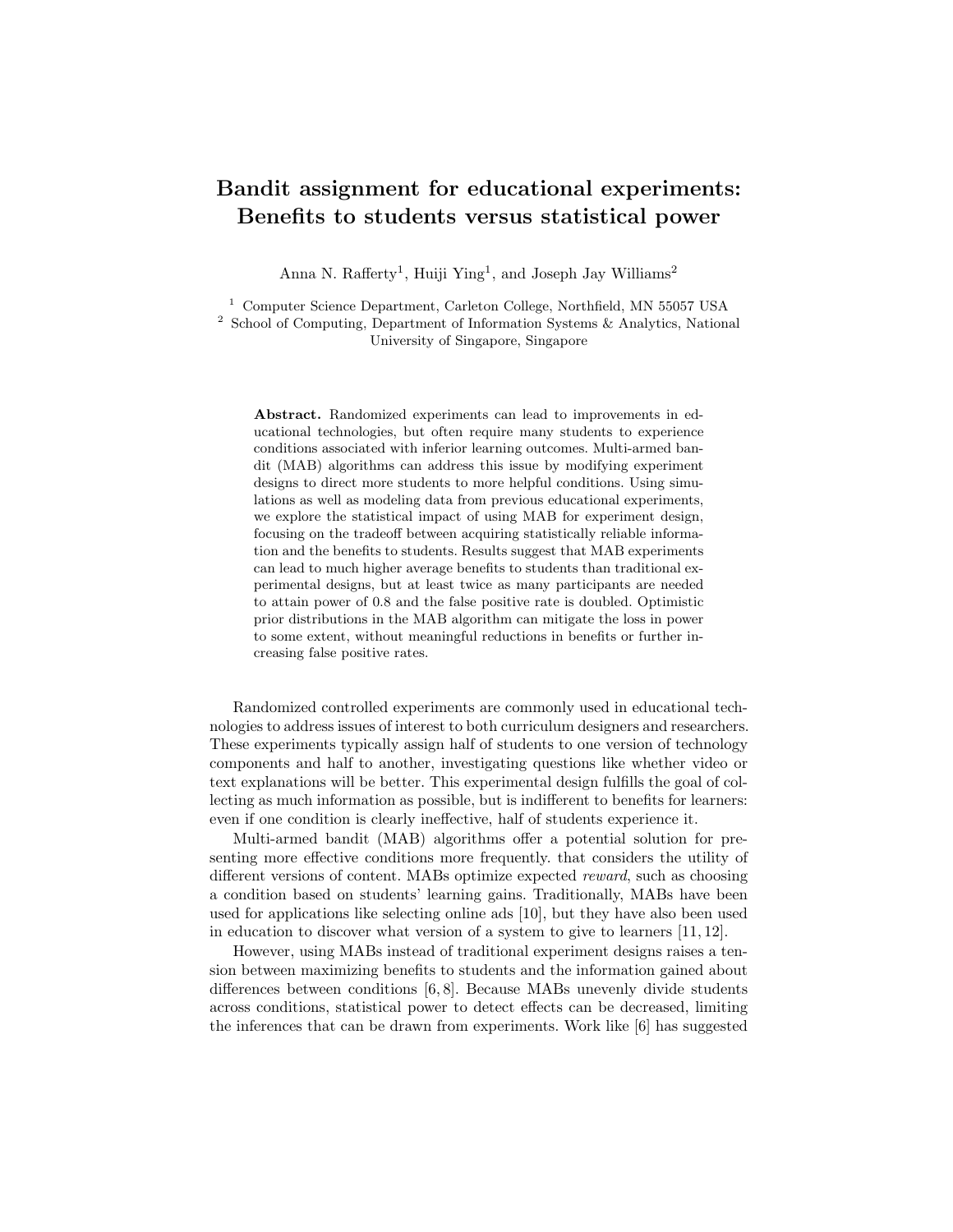ways to adjust the tradeoff between benefits to research and to students, examining measurement accuracy, but has not systematically explored how MAB assignment impacts inferential statistics, such as the effects on power.

In this paper, we investigate the tradeoff between benefits to students and scientific gain. First, we explore the impact of MAB versus uniform assignment in simulations mirroring typical experiments, and demonstrate how optimistic priors can improve power while maintaining student benefits. We then consider a case that may arise when MABs are used in activities like homework, when more (or less) able students tend to engage with activities earlier than others. We show that such biases can have profound impacts on both Type I and II error rates in experiments, with less-able students engaging first to increasing Type I error rates. Finally, we model previously collected educational data to illustrate the impact of bandit assignment in real-world experiments, demonstrating improved student benefits and less drastic decreases in power than anticipated.

# 1 Statistical consequences of MAB-assigned conditions

While using MAB assignment for experimentation could assign more students to better conditions, this benefit comes from conditions with unequal sample sizes, and making condition assignment dependent on previous students' results. This raises the question of how MAB assignment affects statistical conclusions drawn from the data. We investigate via simulations using Thompson sampling, a MAB algorithm with logarithmic bounds on regret growth [1] that performs well in practice [4]. Thompson sampling corresponds to weighted randomization based on the expected value of the target outcome measure (reward). It maintains a distribution over rewards for each condition (based on data collected so far), and chooses a condition by sampling from each distribution and selecting the condition with highest sampled value. We expect trends in these simulations to hold for other regret-minimizing MAB algorithms; we focus on Thompson sampling as its policy is readily interpretable by behavioral researchers.

In the simulations, we varied the type of reward (experimental outcome measure) and true effect size, and examined (a) rewards per student, (b) statistical power to detect effects, and (c) how likely the direction of an effect is to be erroneously reversed ("Type S errors" [7]), and (d) the rate of incorrectly rejecting the null hypothesis (Type I error rates). We also investigated the impact of changes to the prior distributions in Thompson sampling, providing guidance for researchers when using these methods in their work.

#### 1.1 Simulation methods

Across simulations, we varied: method of condition assignment (MAB versus uniformly at random), reward type, true effect size, and number of participants (sample size). Each set of parameters was used for 500 simulations.

Reward Models: Thompson sampling models the reward distribution for each condition. We considered both binary rewards (e.g., whether a student completes an activity) and real-valued rewards (e.g., time to finish a problem). While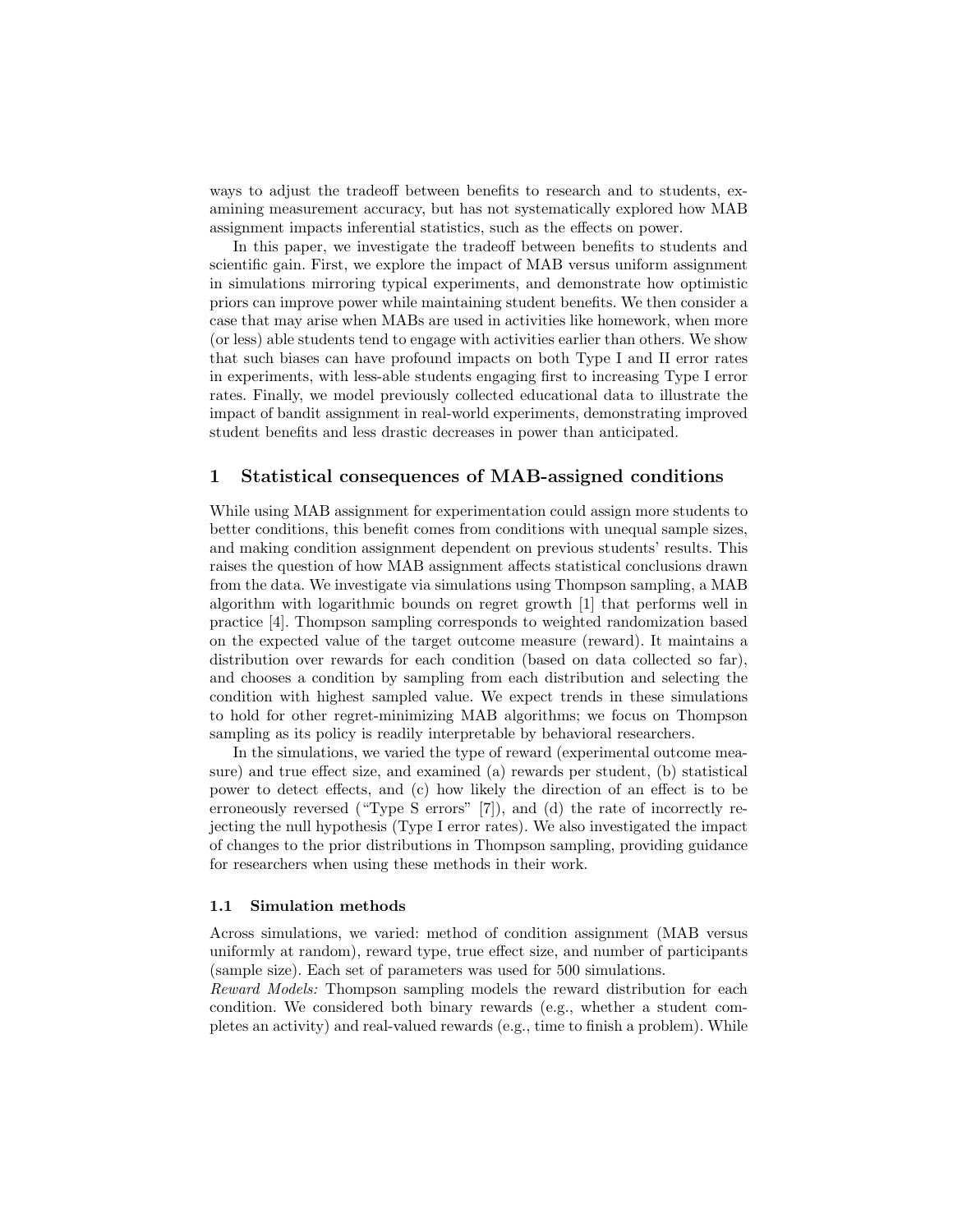non-exhaustive, these categories cover most experiments, especially if cases like discrete scores on a post-test are treated as real-valued outcomes.

For binary rewards, the likelihood of success on each trial is Bernoulli-distributed, and a (conjugate) Beta prior is placed on each condition. For real-valued rewards, the likelihood for the reward on each trial is  $\mathcal{N}(\mu, \sigma)$ , where  $\mu$  and  $\sigma$  are unknown. A Normal-Gamma prior is used for each condition, which is conjugate to the normal distribution parameterized via the mean  $\mu$  and precision  $\lambda = \sigma^{-1}$ . In both cases, separate posterior distributions are maintained for each condition. Effect sizes: Three non-zero effect sizes were used for each reward type, corresponding to common thresholds for small, moderate, and large effects: binary reward thresholds were 0.1, 0.3, and 0.5 for Cohen's w [5], and normally-distributed reward thresholds were 0.2, 0.5, and 0.8 for Cohen's d [5]. For binary rewards, the average probability of success across conditions was fixed to 0.5, resulting in conditions with 45% and 55% success rates for  $w = 0.1, 35\%$  and 65% success for  $w = 0.3$ , and  $25\%$  and  $75\%$  success for  $w = 0.5$ . For normally-distributed rewards, the means of the conditions were set and then variance set to achieve the desired effect size; means were dependent on the prior, as described below. When the conditions did not differ, the effect size was zero: binary reward simulations had condition means equal to 0.5, and normally-distributed rewards had equal condition means, with the same variances as for the non-zero effect sizes. Sample sizes: For each effect size, we computed  $m$ , the sample size achieve  $0.8$ power with equally balanced conditions given Type I error rate (false positives) of 0.05. Simulations with 0.5m (lowest power), m, 2m, and  $4m$  (highest power) simulated students (steps) were conducted. When effect size was zero, the same sample sizes were included as for all non-zero effect size simulations. Prior distributions: In the MAB simulations, the same prior was placed on both

conditions, corresponding to no prior preference for one condition over another. While the priors were weak, they still could influence results, and thus three variations were compared: Prior between placed the prior mean between the means of the two conditions. For binary rewards, this was a  $Beta(1, 1)$  prior. For normally-distributed rewards, condition means were set to −0.5 and 0.5 for nonzero effect sizes, and the prior was  $NG(0, 1, 1, 1)$  (i.e., prior on the mean has mean zero). Prior above placed the prior mean above both conditions (binary rewards: Beta(1.5, 0.5) prior; normally-distributed rewards: means  $-1.0$  and  $-0.5$  with  $NG(0, 1, 1, 1)$  prior). *Prior below* placed the prior mean below both conditions (binary rewards: Beta(0.5, 1.5) prior; normally-distributed rewards: means 0.5 and 1.0 with  $NG(0, 1, 1, 1)$  prior). When effect size was zero, the same priors were used for binary rewards, and for normally-distributed rewards, the means were 0 (prior between), −0.5 (prior above), and 0.5 (prior below). Intuitively, prior between is not systematically biased compared to the conditions, while prior above is overly optimistic about the conditions and prior below is pessimistic.

#### 1.2 Results

Conditions differ: When conditions have different benefits for students, the goal is to detect that the difference is reliable and assign more students to the better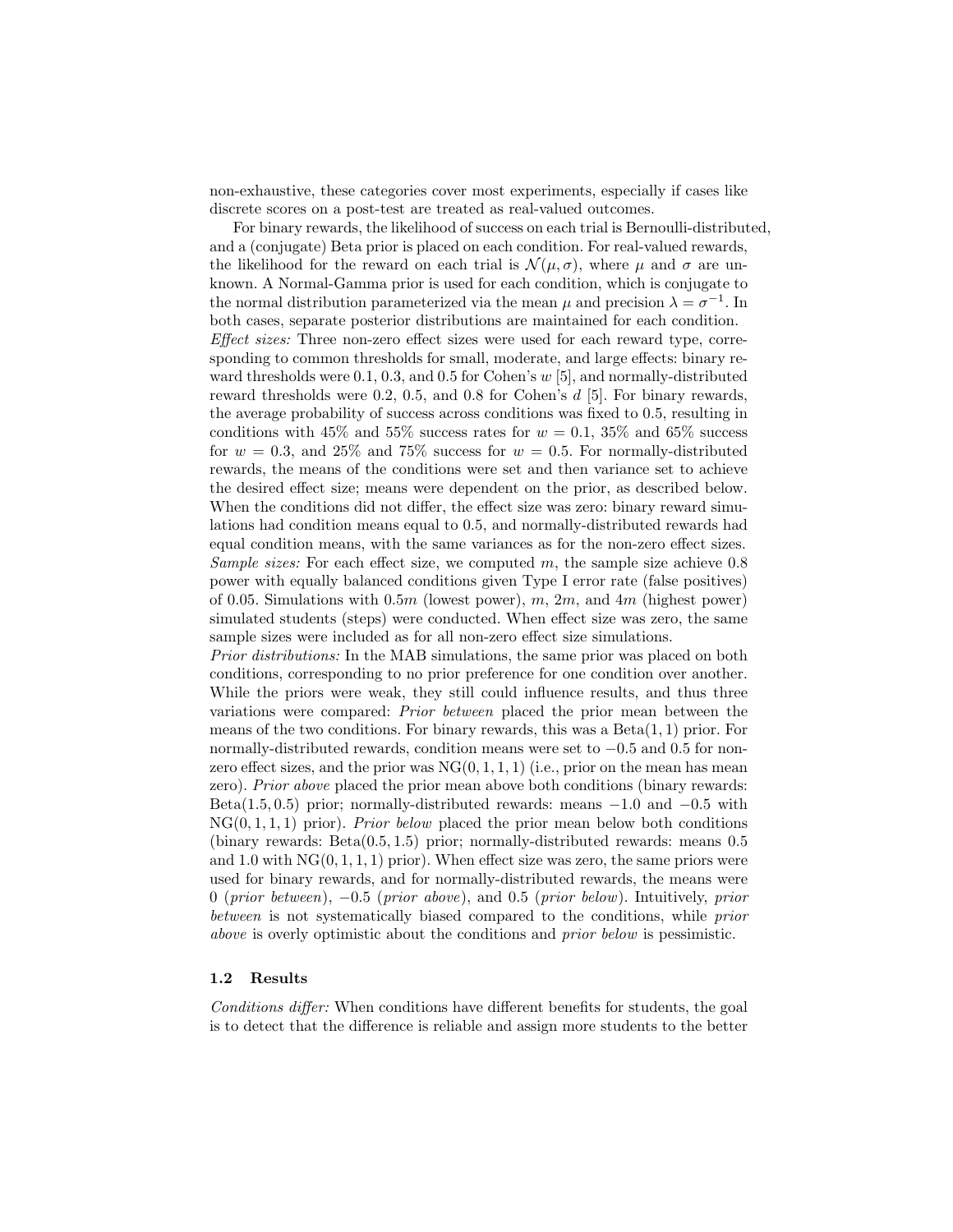

Fig. 1. Power by assignment and outcome measure. Decrease in power is similar across effect sizes. Power with m participants (expected power  $= 0.8$ ), and 2m participants ((a) binary rewards and (c) normally-distributed rewards). Power over time, with a total of 4m participants ((b) binary rewards and (d) normally-distributed rewards).

Table 1. Logistic regression for predicting power (effect size  $\neq 0$ ).

Table 2. Logistic regression for predicting Type I errors (effect size  $= 0$ ).

| Predictor        | $ $ Coefficient $ t $ |                      | Predictor        | $\text{Coefficient} \mid t$ |             |
|------------------|-----------------------|----------------------|------------------|-----------------------------|-------------|
| Intercept        | $-1.04$               | 19.1 <.0001          | Intercept        | $-2.47$                     | 88.8 <.0001 |
| Uniform sampling | 1.24                  | 36.9 <.0001          | Uniform sampling | $-0.700$                    | 15.5 <.0001 |
| Normal reward    | $-0.311$              | 9.45  < .0001        | Normal reward    | 0.218                       | 6.63 <.0001 |
| Effect size      | 0.0210                | $1.05 \,   \, 0.296$ | Sample size      | 0.000192                    | 11.7 <.0001 |
| Sample size      | 1.05                  | 53.1 <.0001          |                  |                             |             |

condition. MAB assignment without an optimistic or pessimistic prior (prior between) decreased power from an expected 0.80 to 0.54 for binary rewards and 0.51 for normally-distributed rewards (Figure 1). Doubling the sample size raised power closer to the desired 0.80 (0.78 and 0.69 respectively). As Figures 1(b) and (d) show, there are diminishing returns of more students: evidence for the superiority of one condition leads to assigning few students to the alternative.

For this and later analyses, we use logistic regression to test which simulation parameters impact the dependent variable (here, power); the 500 runs of each simulation provide multiple samples to test which factors have reliable impacts. Factors were assignment type, reward type, true effect size, and sample size relative to that expected to obtain 0.8 power. This analysis confirms that MAB assignment led to lower power than uniform assignment (see Table 1). Normallydistributed rewards also lowered power, driven by the MAB simulations; these rewards have a larger range than binary and thus one reward can cause a greater change in condition probabilities.

MAB assignment does obtain greater rewards than uniform: the expected reward for a single student is close to the success rate of the more effective condition for binary rewards, and approaches the mean of the better condition for normally-distributed rewards a bit more slowly (Figure 2). Thus, while decreased power means more participants will be necessary to detect an effect, higher rewards (i.e., more benefits to students) occur while the experiment is running.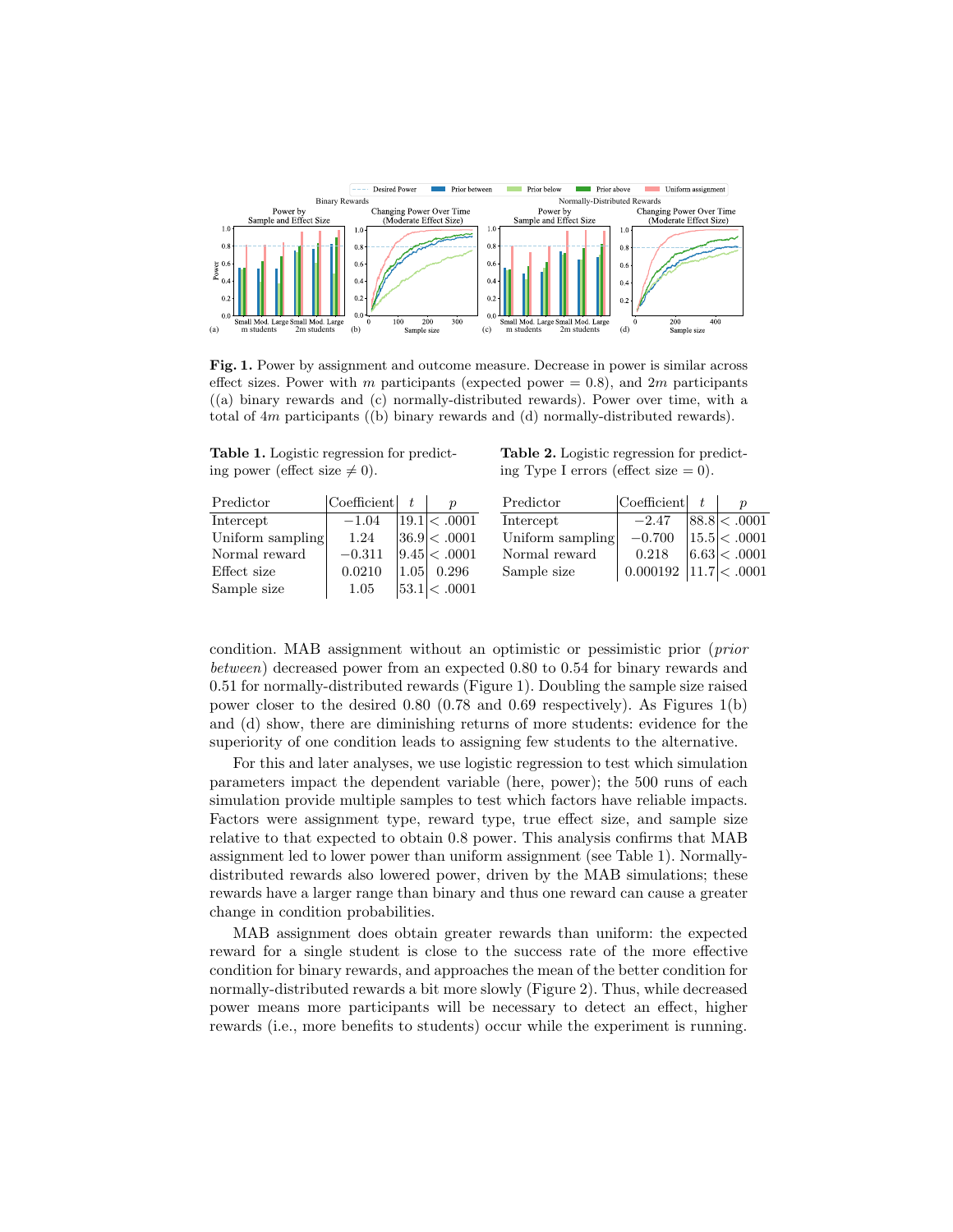

Fig. 2. Benefits to students based on sampling type, compared to assigning all students to the best condition (light blue bar): MAB assignment obtains higher rewards, with increasing reward over time. (a) and (c) show differences in average reward per step with small, moderate, and large effect sizes. Error bars represent one standard error. (b) and (d) show trend of reward growth over time with moderate effect size.

While decreased power will be of concern to researchers, Type S errors, in which a significant finding is in the opposite direction of the true effect, are potentially much more damaging. Overall, Type S errors were rare  $( $0.15\%$ ),$ and no difference by assignment type was detected.

The choice of prior in the MAB simulations impacted power (coefficient prior below =  $-0.69$ ,  $t(35994) = 23.5$ ,  $p < .0001$ ; coefficient prior between =  $-0.32$ ,  $t(35994) = 10.9, p < .0001$ . An optimistic prior (*prior above*) led to higher power and more accurate effect sizes than the other two priors: prior above found a significant effect in 69% of simulations, compared to 62% for prior between, and 55% for prior below. This is partially driven by very unbalanced simulations: 7% of prior below and 2% of prior between simulations assigned at least 99% of participants to a single condition, compared to  $\langle 1\% \rangle$  of prior above and none of the uniform assignment simulations. With the optimistic prior, the first few samples tend to decrease the algorithm's expectations, since the samples are likely below the prior mean. This leads to more equal sampling across conditions initially, providing better evidence to estimate the means. This same behavior increases Type S errors slightly for the less optimistic *prior between*  $(t(35994) =$ 2.66,  $p < .01$ ) and *prior below*  $(t(35994) = 3.48, p < .001)$ . However, Type S errors are still extremely rare (0.21% for the prior with the highest rate). Average reward is only modestly decreased with more optimistic priors (Figure 2).

Conditions do not differ: We first confirmed via linear regression that using assignment type did not impact rewards, which was expected given equally effective conditions. We then examined the false significance rate in simulations with no underlying differences between conditions (Type I errors). We aggregrated across prior types for MAB assignment because these did not have a statistically significant impact.<sup>3</sup> As shown in Figure 3, MAB assignment increased the Type

<sup>3</sup> Results are very similar if only one prior type, rather than all three, are included for MAB assignment.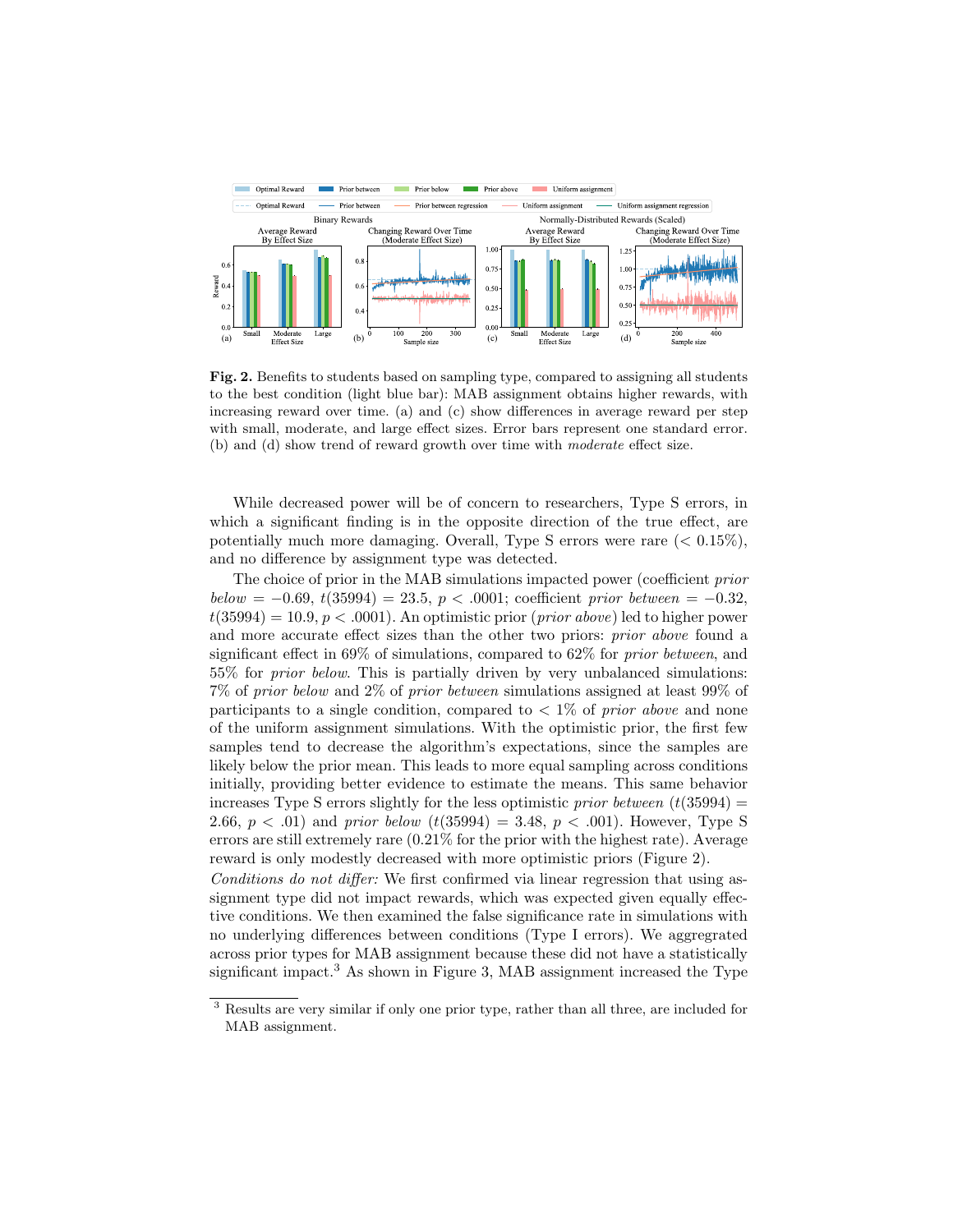

**Fig. 3.** MAB assignment increases Type I error rate over uniform assignment. (a)/(e) Type I error rates by sample size for binary (a) and normally-distributed rewards (e). (b)-(d) Type I error rates for normally-distributed rewards by variance of conditions.

I error rate: 5.2% of simulations using uniform assignment found a significant difference between conditions, while 9.7% of simulations using MAB assignment found a difference. Quantifying the magnitude of this increase is important for adjusting  $\alpha$  for MAB experiments: lower  $\alpha$  decreases Type I errors (and power).

Logistic regression found that all predictors were statistically reliable, but assignment type had the largest impact (see Table 2). There was a slightly higher Type I error rate for normally-distributed rewards than for binary rewards, primarily due to insufficient exploration with small variances. While sample size has a reliable impact, the practical impact is likely limited: thousands of additional students are needed to meaningfully increase false positives.

In conclusion, simulations when conditions do and do not differ reveal that optimistic priors can help mitigate lowered power from MAB assignment without increasing Type I error rates. Benefits to students approach that of the better condition, which may justify doubling sample sizes to attain sufficient power.

### 2 MAB-assignment in educational experiments

To understand how the effects found in the simulations might translate to real experiments, we analyzed MAB assignment in the context of significant/marginal results from a collection of twenty-two randomized controlled experiments [9].

#### 2.1 Methods

Each of the 22 experiments included three outcomes [9]: whether a student completed the assignment (solved three consecutive problems correctly), the *problem* count for a student to complete the assignment (only for students who completed the assignment), and the log problem count (base-10 logarithm of the problem count). We analyzed a total of ten data sets: the four experiments with lowest p-values for each of the problem count and log problem count outcomes, and the two with lowest p-values for the *completed* outcome.<sup>4</sup> Problem count and

<sup>&</sup>lt;sup>4</sup> p-values were used as a filter rather than effect sizes to exclude experiments with small sample sizes; only two experiments were analyzed for *completed* because only two reached even marginal significance for this outcome  $(p < 0.1)$ .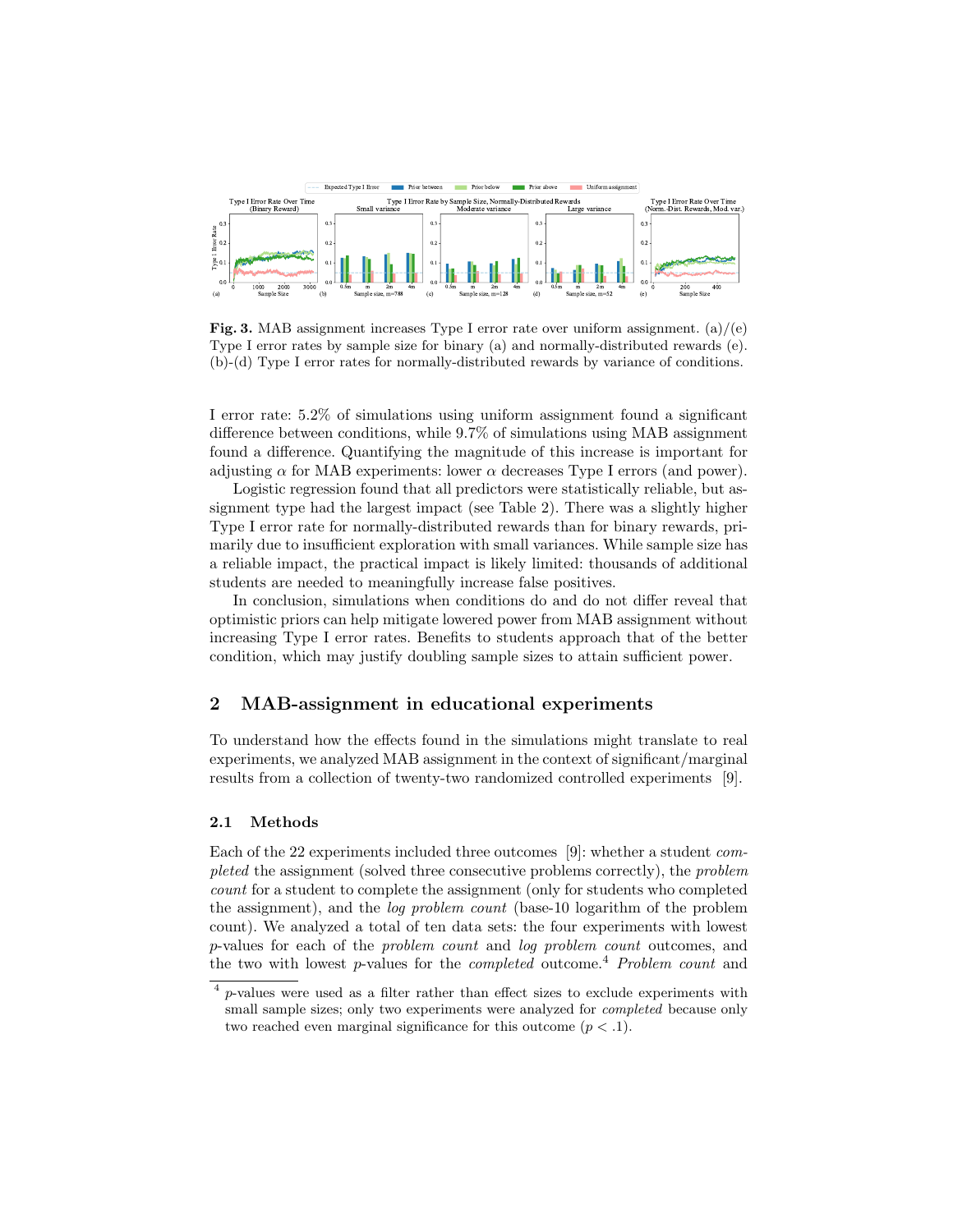log problem count were treated as normally distributed, and completed was binary. Because solving fewer problems to complete an assignment is desirable, the negation of *problem count* and *log problem count* were used as rewards.<sup>5</sup>

Two types of simulations were conducted: simulations using parameters based on the experiments, and simulations using the actual measured outcomes. Parameter simulations used measured means (and variances) from the experiment, using these parameters to generate new samples. For example, in one experiment the average for *log problem count* in condition 1 was  $1.21$  (variance 0.012), and in condition 2 it was 1.12 (variance 0.011). Each time condition 1 was chosen, a new value was sampled from  $\mathcal{N}(1.21, 0.012)$ , and its negation was used as the reward. This approach permits assigning an unlimited number of simulated students to either condition, rather than only the actual number in the experiment. However, it also assumes the reward model is correct and the parameters measured experimentally were accurate. We compared MAB and uniform assignment, setting sample size to the number of students in the original experiment.

Outcome simulations relax the assumptions above by using the data as actually collected. Each time a condition is chosen, a student assigned to that condition in the data set is chosen randomly (without replacement) and their measured outcome used for the reward. These simulations terminate when no more students are available in a chosen condition.

#### 2.2 Results

*Parameter* simulations: As shown in Figure  $4(a)$ , MAB assignment resulted in small improvements on average reward per student across all outcome measures  $(t(9989) = 5.10, p < .0001)$ , with effect sizes ranging from  $d = 0.07$  to  $d = 13$  for individual experiments (median  $d = 0.70$ ). Figure 4(b) confirms the simulation findings as MAB assignment decreases power for the completed measure. Counterintuitively, MAB assignment increases power for the problem count measure. This is due to the high variability for *problem count*, since MAB assignment can oversample a highly variable condition and gain a more confident estimate. While the figures summarize multiple experiments for each measure, these trends also held within the individual experiments. Across all experiments, Type S error rates were small, averaging 0.3% for uniform assignment and 0.4% for MAB.

Outcome simulations: As shown in Figure  $4(c)$ , MAB assignment achieved small improvements on the average value of each outcome measure for eight out of ten experiments. While the overall improvements are small, MAB assignment achieves rewards that are almost as good as the better condition, which is the maximum possible. The two cases where MAB assignment did not improve on experimental rewards were for problem count, which had high variability. Because MAB assignment adapts to the reward signal, it improved reward even in some cases where the control was better than the experimental condition.

Across all nine experiments where a significant effect was originally detected, 65% of simulations found a significant difference between conditions; 27% of

<sup>&</sup>lt;sup>5</sup> This is simplified, as problem count could be decreased by decreasing homework completion. Since this option is not possible in the simulations, we ignore it here.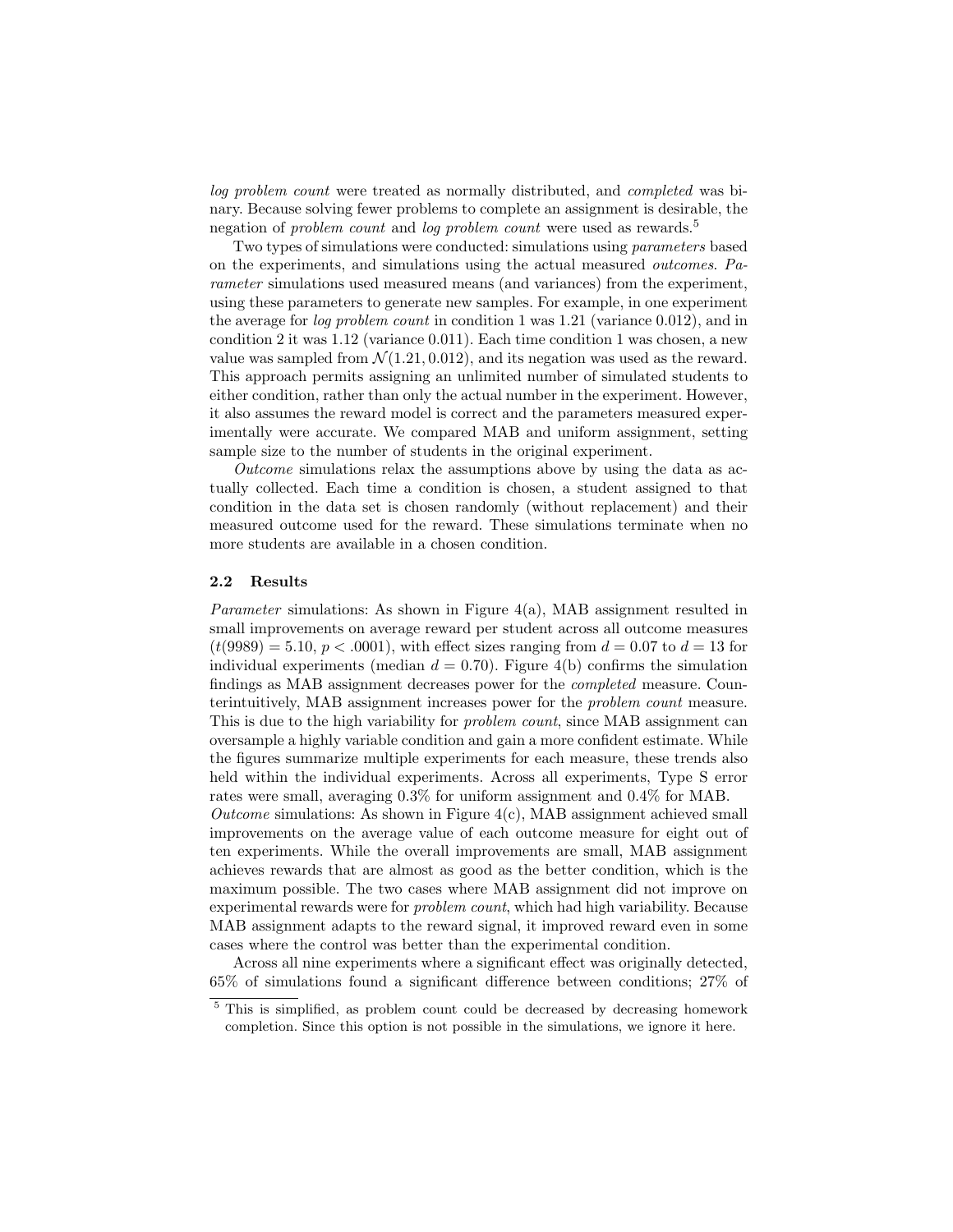

Fig. 4. Results based on educational experiments. (a-b) Power (a) and reward or cost per step (b) averaged across the parameter simulations. In the reward graph, higher bars are better for completed; lower bars (i.e., lower cost) are better for the other measures. (c) Observed rewards in ten previously conducted experiments, and average reward using MAB assignment. "Better" and "worse" conditions are the average observed values for each condition in the experiment. Error bars indicate one standard error.

simulations for the experiment with a marginally significant effect detected a difference between conditions. While these rates are lower than the desired power of 0.8, power analysis was not used to determine the original sample sizes (and indeed, power for uniform assignment in the parameter simulations was 0.55 and 0.44, respectively), and these simulations included an average of only 67% of the students in the original experiments, as the simulations terminated when MAB assignment chose a condition for which no new student remained. For all experiments, average Type S error rate was 0.1%.

Overall, while power is lowered and reward increased, the experimental modeling finds these effects to be less extreme than in the previous simulations. Power was actually increased for problem count due to high variability of this measure across students. The lack of a large increase in rewards is partially due to small differences between conditions, especially for the completed outcome, and because we used fixed prior means rather than individualizing them for each outcome, which tended to be highly optimistic for the problem count outcome.

# 3 Discussion

Randomized experiments can identify more effective educational strategies, but there are practical and ethical concerns about giving students suboptimal conditions. To examine the potential of MABs to more rapidly use data from online experiments to help students, this paper explored some consequences of using a common MAB algorithm (Thompson Sampling) versus traditional uniform random assignment. Our simulations demonstrate that MAB assignment can benefit students. However, this comes at a cost of reliability: while reversing the sign of an effect is rare, higher rates of Type I and Type II errors occurred, showing that the uneven distribution of students across conditions lowers power and that the measurement errors from MAB assignment (documented in, e.g., [6]) can lead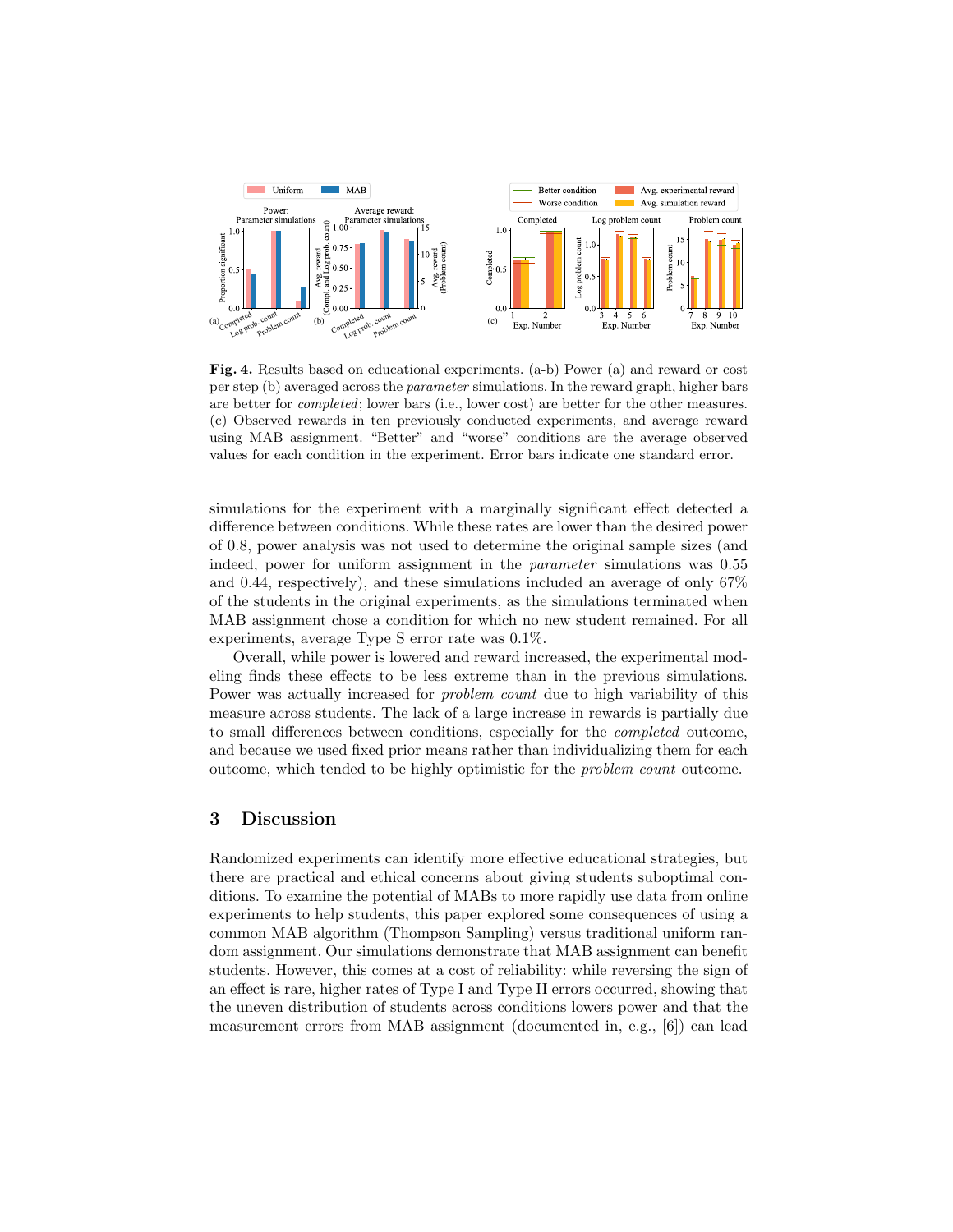to incorrect rejections of the null hypothesis. While an optimistic prior lessened the impact on power, sample sizes would still need to be doubled to achieve 0.8 power. Biases in the temporal ordering of students led to very high Type I error rates when students with higher rewards came later, indicating the need to monitor for such biases in real experiments. Overall, results suggest the benefits to students of MAB assignment using standard regret-minimizing algorithms must be weighed against the decreased ability to make reliable generalizations. Analyses of existing experiments demonstrated these effects in real world data, although decreases in power were much smaller than in previous simulations.

One motivation for educational experimentation with MAB assignment was to encourage teachers to allow experiments in their classes as their students would directly benefit. Our results suggest that MAB experiments could serve as a filter for which manipulations to replicate using typical methodologies. Power could be increased by increasing the  $\alpha$  for statistical tests, and larger sample sizes are likely achievable in online settings. Such use will require more nuanced communication with teachers about methodology and goals of a program of research, but has the potential to address the needs of both teachers and researchers.

There are several limitations to this work. First, we focused only on experiments with two conditions. Similar issues will likely occur with larger numbers of conditions, especially when considering pairwise differences between conditions, although the exact pattern of differences in condition means will impact results.

Second, we focused on a regret-minimizing algorithm, rather than MAB algorithms for identifying the best condition [2] or trading off rewards and measurement accuracy [6]. While exploring the statistical consequences of other objectives is important future work, our goal is to illustrate how standard MAB algorithms impact conclusions for researchers who may be excited by the potential benefits to students. We hope this will lead to careful consideration of what safeguards are needed to achieve both research and pedagogical aims, and that our focus on statistical significance demonstrates that MAB assignment can lead to erroneous generalizations in addition to measurement error.

Finally, when considering biased patterns of students engagement, we did not examine detecting or correcting for such bias. Explicitly modeling temporal bias or using MAB algorithms that do not assume stationary rewards [3] could ameliorate some of the negative effects on power and Type I errors, and exploring these approaches in educational settings is an interesting area for future work.

Online educational technologies offer opportunities for easily conducting experiments within real pedagogical contexts, but as experiments become more ubiquitous, it is vital that they meet the needs of students, teachers, and researchers. Our work demonstrates the consequences of using MAB assignment to mitigate costs to students, exploring different contexts that may arise based on the intervention and educational setting (e.g., varying sample sizes and effect sizes), and points to the fact that for many experiments, standard MAB algorithms will limit statistical power and increase false positives in predictable ways that researchers should take into account when employing these methods.